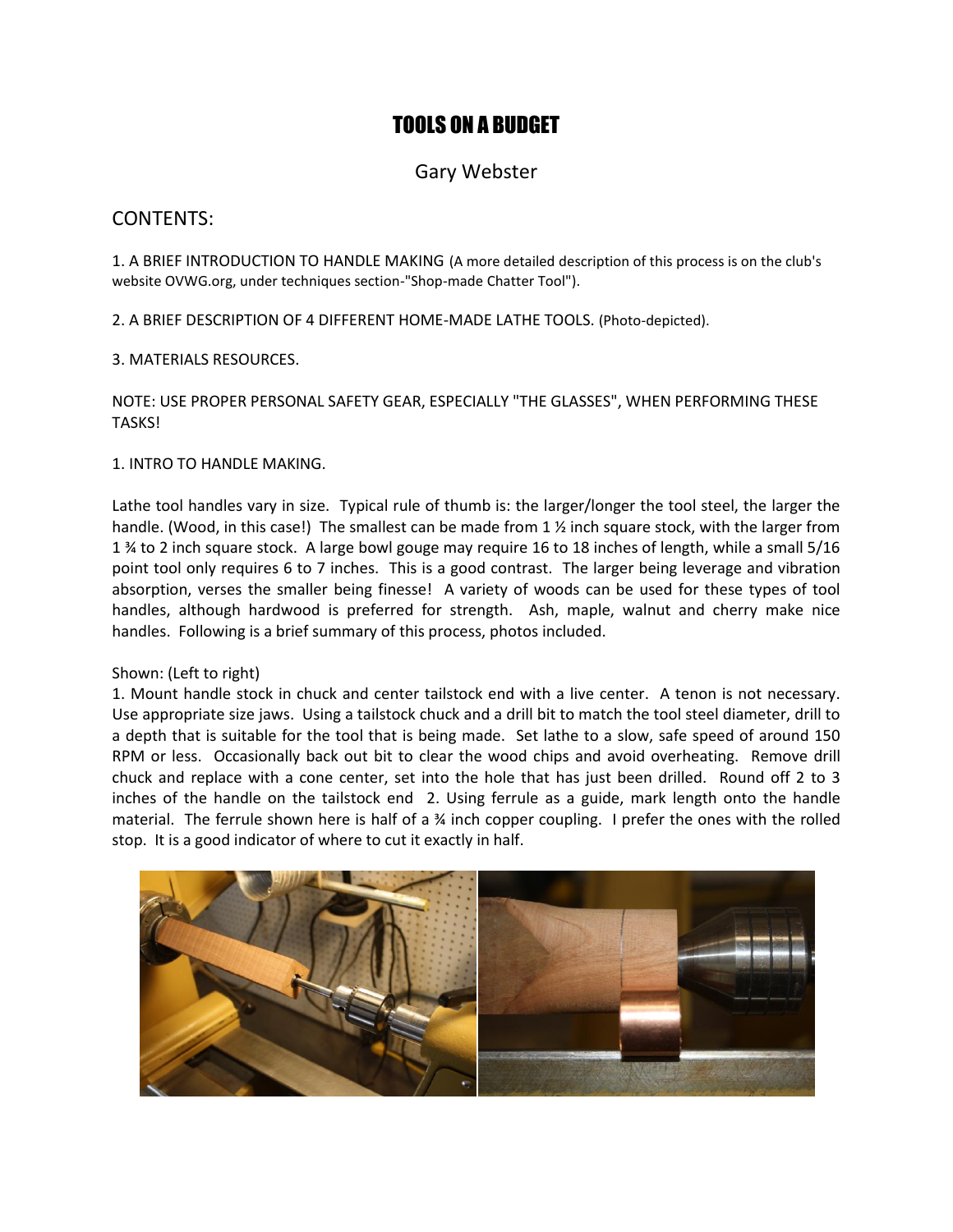3. Using properly adjusted calipers, size up a tenon for the ferrule using a parting tool. Avoid overcutting, as a very snug fit is desired. 4. Do an occasional test fit. Once fit has been satisfied, put a small amount of 5 minute epoxy on the tenon and drive the ferrule onto handle with a block of wood and mallet until it seats on the shoulder of tenon.



5. If it is desired to do some finishing work on the ferrule end of the handle for a refined appearance, now is the time to do it. It can be done on the lathe with some degree of success, but I prefer to temporarily remove it from the lathe and place it on a disc sander for this part of the process. That is why I leave the major portion of the handle unturned to this point, so it can be placed against a miter gauge to produce a square end. As I usually make about a dozen handles at a time, this method works best for me. Remount the handle on lathe and turn to desired appearance and comfortable fit in the hand. Leave a bulky portion near the ferrule end to encompass the hidden end of the tool steel for added strength and integrity. Adorn with grooves and wire burning if so desired. Part the handle off and sand smooth the parted end. If the tool involves sharpening on the grinder, first seal the wood with a wood finish or lacquer to avoid metal dust from impregnating the bare wood. It will stain!



These methods will suffice for any tool handle, the only difference being in size/length and the diameter and depth of hole drilled to accept the tool steel material.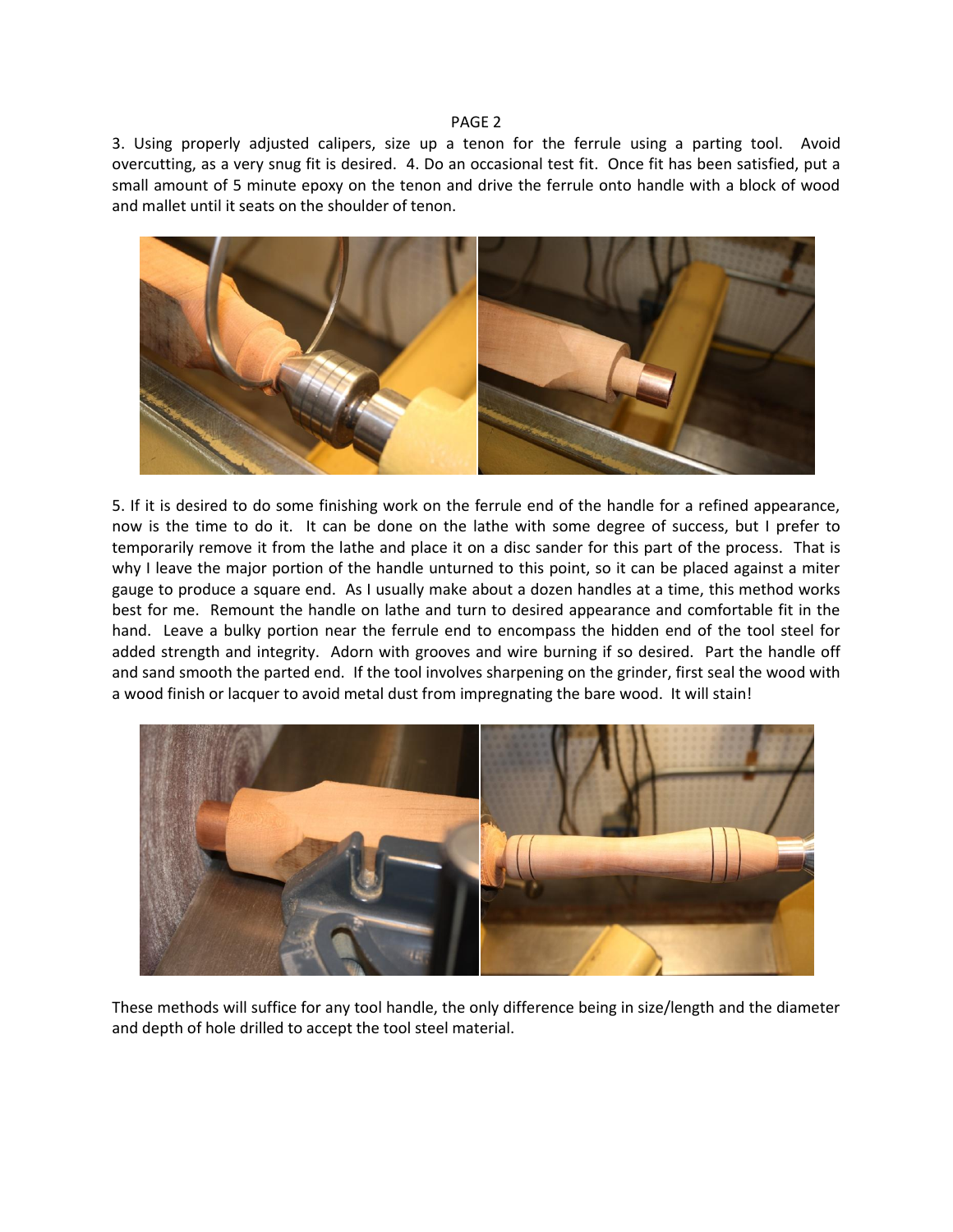#### 2. "THE TOOLS"

#### A. THE POINT TOOL

The point tool is the easiest and simplest to make of the 4 tools presented here. It is merely a High Speed Steel rod of specified diameter and length and the handle. Sometimes called a pyramid tool or 3- Point tool (why 3 point, I don't know. It only has 1 point!), it replaces the skew in safely making vgrooves and beads and other minor detail work without the catches of the traditional skew. I have made a variety of these tools, ranging from  $\frac{1}{2}$  inch (bottom) to  $\frac{1}{2}$  inch (second from top) and a long one for reaching over the tool rest to do fine detail work in deeper forms (top). (Close-up of grind at right).



Follow the previous instructions for making the handle and drill the hole according to the rod size. Mount the rod into the handle with 5 minute epoxy. Remember to seal the wood first before grinding. Take a nut that has just a slightly smaller inside diameter than the rod and ream it out to the same size as the rod. Mount the nut onto the rod about  $1 \frac{1}{2}$  inches or slightly more from the end with a couple of drops of medium CA glue. Use a small squirt of accelerator for fast set. This is a grinding aid. Mount a small strip of wood onto bottom side of tool rest (with CA glue) for a parallel approach to the grinding wheel. Mark every other facet of nut with a black marker for quick reference. Grinding takes place on the 3 marked facets, keeping tool parallel to rest and not raising or lowering the heel of handle during the process. Give each of the 3 sides equal grinding time, keeping steel cool with an occasional dip in water. Excessive heat will deactivate the CA glue and the symmetrical grind will be lost! Get the point?

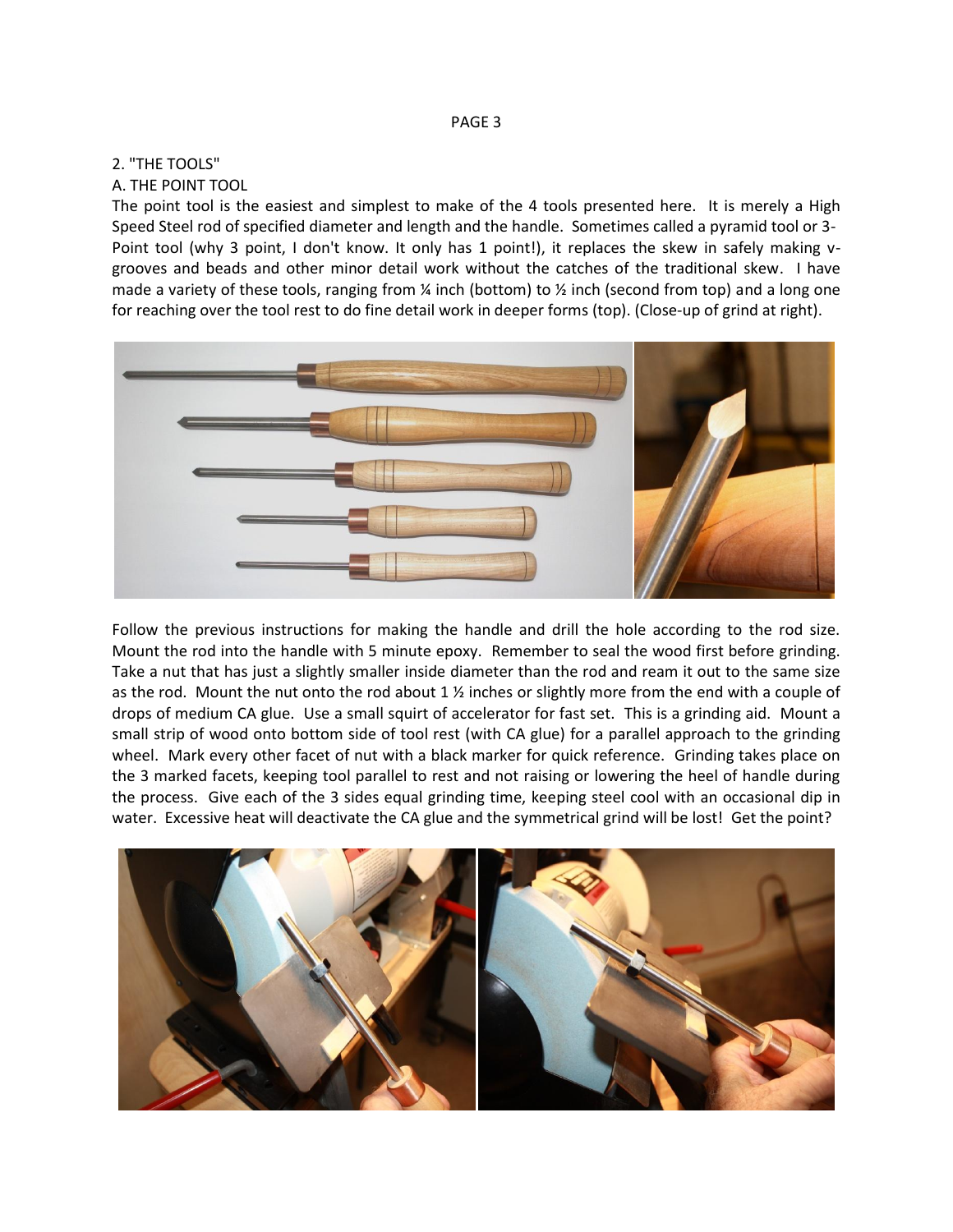#### B. THE CHATTER TOOL

The chatter tool is an end-grain enhancement device. It is relatively ineffective on side grain. Texturing tools have better effect on side grain. I have made many of these tools for club members and friends. They are very effective for the most part, and the possibilities are endless.





Materials required:

- 1. Wood for handle
- 2. 3/8 x 6" pipe nipple (galvanized looks better!)
- 3. Ferrule material

4. 2 inch strip of ½ hardwood dowel, ripped into half with % inch groove machined into flat side 5. 10-32 thread studded knob

6. Blade material. (A good stiff jigsaw blade with teeth ground off, a heavy gauge leaf rake tine or other suitable metal with tensile strength and some flexibility.

Drill an 11/16ths inch hole 2 ½ inches deep in handle to accept pipe. Follow prior instructions for this process. Cut the threads off of one end of the pipe and file the area smooth. Make an indentation in pipe about ½ inch from this end. Secure pipe with clamp on a v-grooved board onto drill press. Drill a 5/32 inch hole at indentation that evenly splits pipe diameter. Thread the hole with a 10-32 tap. Clean inside of pipe from all oil and debris so half-dowel can be glued directly opposite tapped hole.

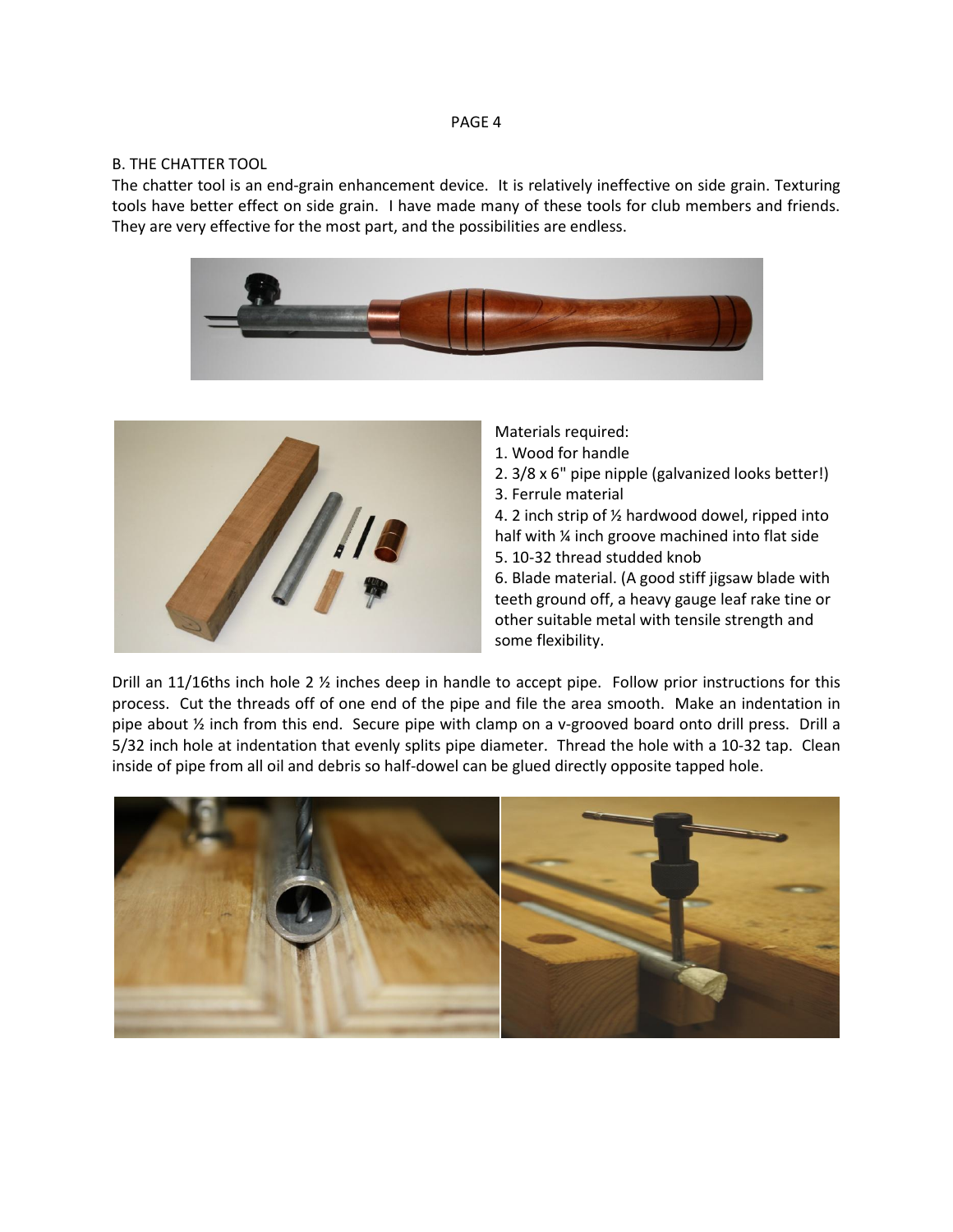#### CHATTER TOOL CONTINUED



Mix some 5 minute epoxy and spread some around the inside of the hole in handle and immediately place un-cut end of pipe inside the hole until it bottoms out. Glue the half-dowel inside the pipe with the same epoxy. Place the blade immediately into the groove in dowel, screw the knob into pipe and tighten against the blade. This will help hold the dowel into place while the epoxy cures.

#### C. THE HOLLOWING TOOLS

These will be discussed during the demo. These small tools work great on small items such as ornaments. (NOT INTENDED FOR LARGER VESSELS) Simple to make with 3/8 cold rolled steel, 3/16 square HHS cutter bits, handles, % inch copper ferrules and a little epoxy. Special note: the cutter tip on the hooked version must be on center-line with the main shaft of the tool. Depicted in photo on right.  $\downarrow$ 







Close up view of 3/16 square HSS cutter bits. They can be purchased in 2 ½ inch lengths or 4 inch lengths. A 2 ½ inch piece can yield 3 bits that are substantial enough for use when evenly divided. They can be scored with an abrasive disc on a Dremel or other similar rotary tool and then broken apart. About 1/3 of the

bit will need to be rounded off forming a shank so proper fit can be obtained to place the bit into the 3/16 hole that will need to be drilled into the end of the steel rod. The bit can be secured with medium CA glue and released by applying heat from a torch to the area. WEAR SAFETY GLASSES WHEN PERFORMING THESE TASKS.

D. TEXTURING TOOL: Used for side grain enhancement.

A little more difficult to make than the hollowing tools. This will be discussed during the demo also. Besides the obvious handle, it requires a piece of 5/8 cold rolled steel, one hardened steel wheel from a grinding wheel dresser, a ¼ x 28 grade 8 bolt and a few thin washers for spacers.